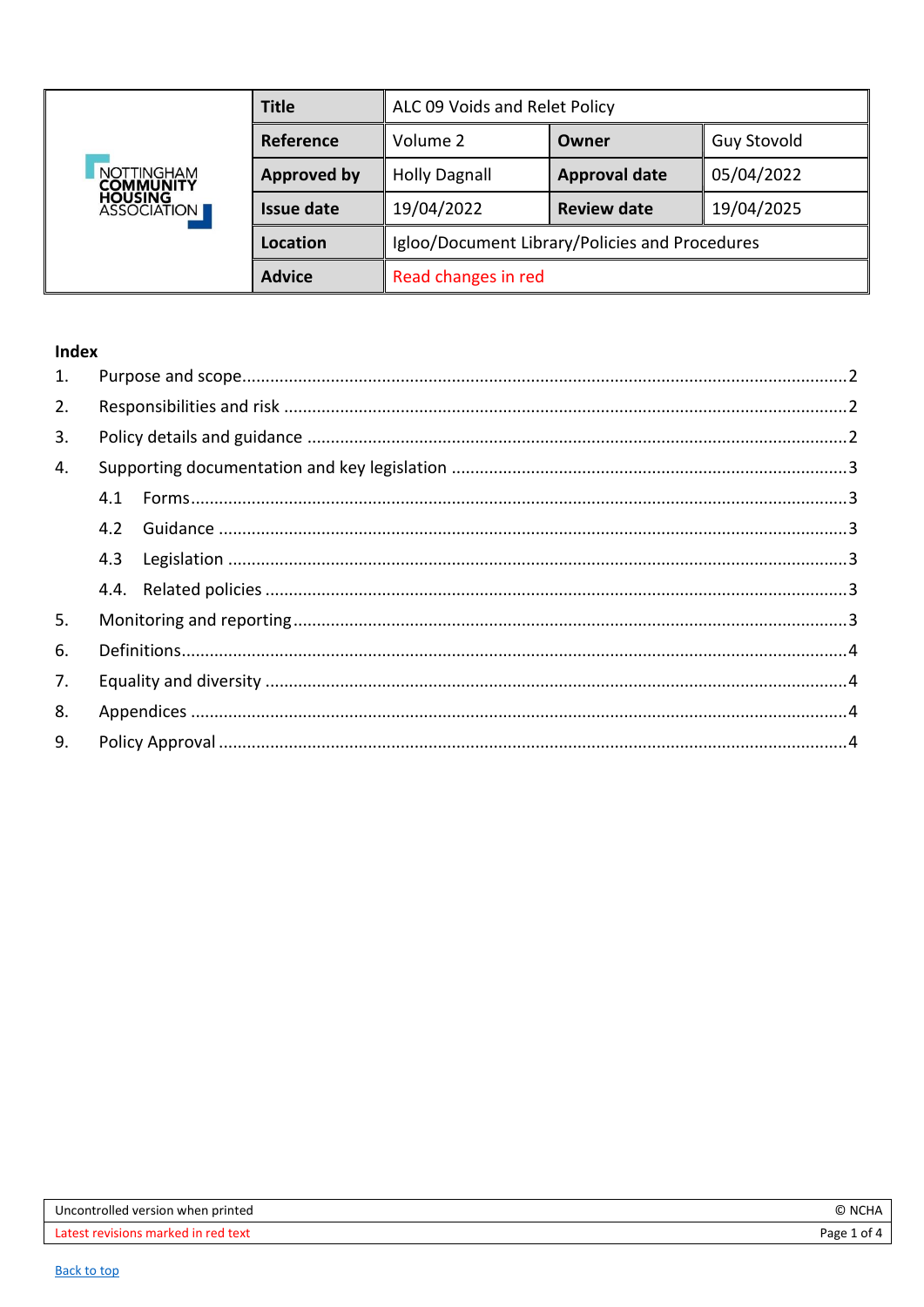## <span id="page-1-0"></span>**1. Purpose and scope**

1.1 The purpose of this policy is to ensure and effective 'turn around' of empty properties for the benefit of all customer's. A void is created through the current customer moving out whether by giving notice, death or NCHA tenancy management. The process starts as soon as any intention of ending the tenancy or licence is given and ends when a void property is relet or sold.

## <span id="page-1-1"></span>**2. Responsibilities and risk**

- 2.1 The following responsibilities apply to Void and Relets management:
	- To maintain high quality housing stock to meet the needs and demands of the Group's existing and future customers
	- To contribute to neighbourhood regeneration
	- To relet properties in the shortest possible time whilst subject to the need to create sustainable tenancies
	- To listen and act upon feedback from customers
	- To measure efficiency and value for money through a combination of benchmarking and KPI monitoring
	- To achieve the best use of NCHA's housing stock by reference to the Asset Management strategy and use of the Reinvestment Appraisal Model
	- To achieve the group void target both in relet days and void rental loss.

## 2.2 The following risks apply to Void and Relets management:

- Failure to meet agreed service standards, Legal and Regulatory requirements
- Failure to meet financial targets as set out in the Executive Team key performance indicators
- Impact of hard to let properties, due to property type and location, or property adaptations that have been installed but to which we cannot match an applicant
- Properties returned to NCHA in poor condition which add to the time and costs of returning to a Lettable standard
- Impact of managing listed buildings that we cannot sell

# <span id="page-1-2"></span>**3. Policy details and guidance**

- 3.1 NCHA is committed to ensuring that our properties are ready for relet in the shortest possible time in accordance with the Asset Management and Maintenance Policy, agreed Lettable Standard, Maintenance Service Standards, Allocations Service Standard, and contractual requirements for Care and Support properties. High levels of voids and long term voids can result in reduced rental income limiting NCHA's ability to meet repair and service obligations and in the longer term affecting NCHA's financial viability.
- 3.2 Re-letting empty properties is a core function for NCHA and involves the interaction of a range of housing management and maintenance functions. This requires effective communication and coordination between the housing management and maintenance functions. This policy and relevant procedures provide the framework for the management and monitoring of void properties.
- 3.3 NCHA works across 28 Local Authority areas for general needs properties and more across the East Midlands for our other tenures and the management of voids must take account of the geographical distances involved to provide a consistent service across the area of operation. Likewise the Service Level Agreements and commissioned service contracts with the Local

| Uncontrolled version when printed   | © NCHA      |
|-------------------------------------|-------------|
| Latest revisions marked in red text | Page 2 of 4 |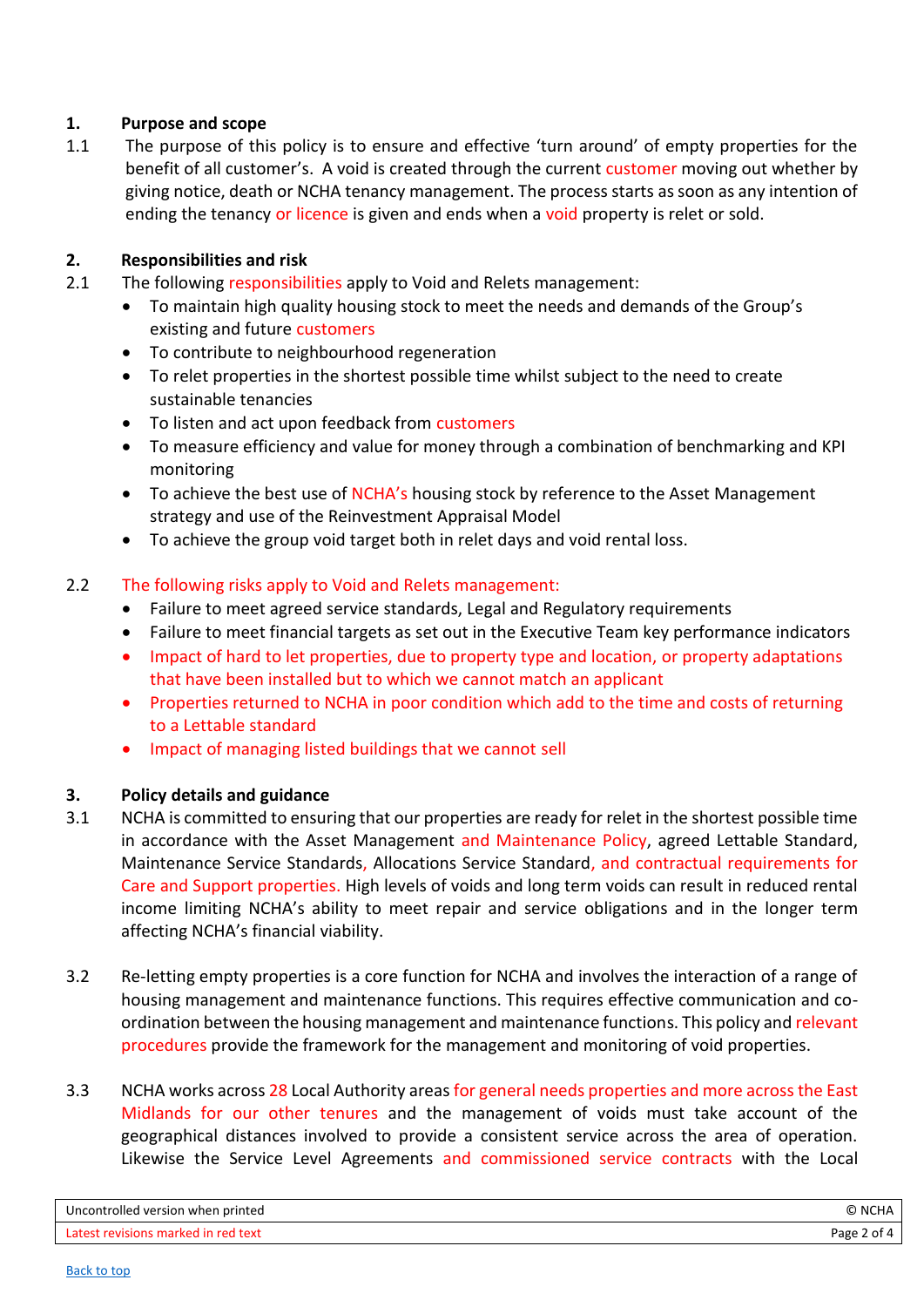Authorities must be maintained for the partnership between NCHA and the Local Authority to continue to provide homes for applicants in need of all types of housing.

## <span id="page-2-0"></span>**4. Supporting documentation and key legislation**

- <span id="page-2-1"></span>4.1 Forms
	- N/A
- <span id="page-2-2"></span>4.2 Guidance NCHA Corporate Plan Tenancy and licence agreements [The Housing Health and Safety Rating System](https://www.gov.uk/government/publications/housing-health-and-safety-rating-system-guidance-for-landlords-and-property-related-professionals) (HHSRS) Relet procedures
- <span id="page-2-3"></span>4.3 Legislation [Housing Act 2004](https://www.legislation.gov.uk/ukpga/2004/34/contents)

# <span id="page-2-4"></span>4.4. Related policies Asset Management and Maintenance Policy Allocations Policy [Property Services Service Standard](https://intranet.ncha.org.uk/Interact/Pages/Section/ContentListing.aspx?subsection=2273) [Allocations Service Standard](https://intranet.ncha.org.uk/Interact/Pages/Section/ContentListing.aspx?subsection=2273) NCHA Lettable Standard Vacation Standard

## <span id="page-2-5"></span>**5. Monitoring and reporting**

- 5.1 The Management of the Allocation and void repair processes is described in the Relet procedures. Responsibility for the management of void properties rests with the Your Home Team and Relets team within Property Services. The process relies on good communication and joint objectives and is monitored at operational and strategic levels to ensure the procedures are working. This ensures that real time issues can be addressed and procedures are amended and implemented as necessary.
- 5.2 The Relet Operational group meet weekly to monitor all voids and to deal with all operational issues relating to relets. The group consist of Your Home Manager, DMS Operational Manager, Relet Team Leaders, Services Team Leader and Relet Works Planners. Each current and forthcoming void is discussed and issues around allocation and void works are recorded. Tenant feedback and improvements to process are discussed with a view to continual improvement.
- 5.3 Underlying trends in voids become apparent when reviewed closely and can be referred to other areas of operation within NCHA for discussion. Issues which cannot be resolved and need accelerating will be taken to the Strategic Property Meeting or to those senior managers who attend the meeting if issues cannot wait.
- 5.4 The Strategic Property Meeting is attended by the Head of Property Services, Heads of Homes and Wellbeing, Head of Technical Services, Head of Maintenance Services, Head of Planned Services, Head of Communities, Head of Customer Contact, Head of Rents and Leaseholders, Development and New Business. The remit for the meeting is to work together to ensure the strategic direction

| Uncontrolled version when printed   | © NCHA      |
|-------------------------------------|-------------|
| Latest revisions marked in red text | Page 3 of 4 |